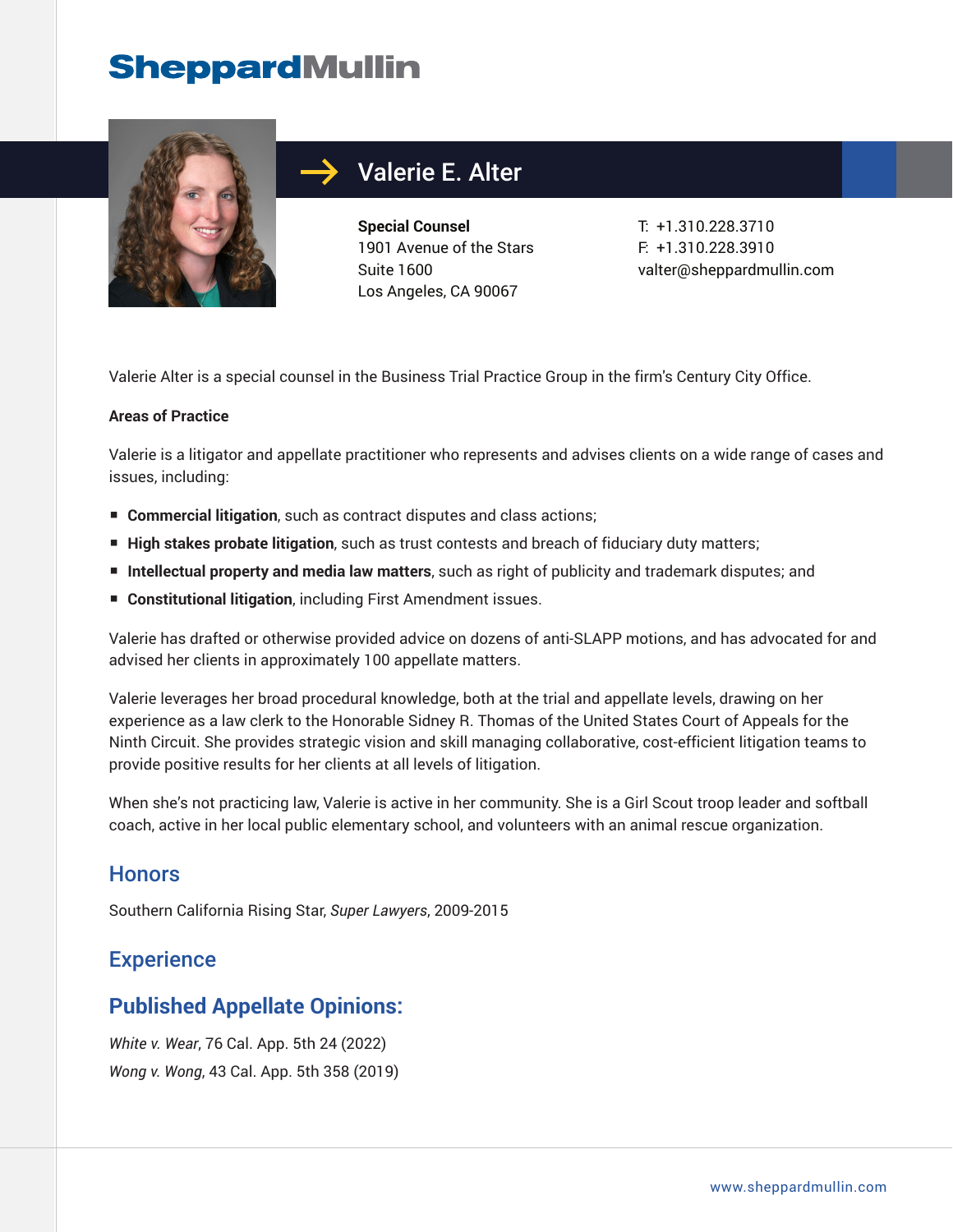*NEI Contr. & Eng'g, Inc. v. Hanson Aggregates Pac. Sw., Inc.*, 926 F.3d 528 (9th Cir. 2019)

*San Diegans for Open Government v. San Diego State University Research Foundation, et al.*, 13 Cal. App. 5th 76 (2017)

*Andermann v. Sprint Spectrum LP*, 785 F. 3d 1157 (7th Cir. 2015)

# **Representative Experience Terminating In The Trial Court:**

- Defeated motions for preliminary injunction and obtained favorable judgment in case seeing to enjoin the County of Los Angeles's ban on flavored tobacco products as unconstitutional, *J. Reynolds v. County of Los Angeles*, No. 20-cv-4880 DSF (KSx) (C.D. Cal. 2020) and *CA Smoke & Cape Ass'n v. County of Los Angeles*, No. 20-cv-4065 DSF (KSx) (C.D. Cal. 2020).
- Obtained favorable resolution in constitutional challenge to the County of Los Angeles's emergency curfew orders enacted in June 2020, *Price v. County of Los Angeles*, No. 20-cv-04911-SB-KS (C.D. Cal. 2020).
- Successfully represented Japanese entity in connection with claims for breach of contract, fraud, and promissory estoppel arising out of failed negotiations for a Japanese professional baseball contract.
- Represented charitable foundation in connection with trial related to capacity of donor thereto.
- Successfully represented trustee and resolved matter involving a trust contest and claims of elder abuse.
- Obtained partial summary judgment in favor of insurer on bad faith and other tort claims.
- Defeated motion for preliminary injunction, in part on procedural grounds, in a First Amendment case, leading to successful resolution of *HRDC v. County of Los Angeles*, No. 2:17-cv-04883-R-AS (C.D. Cal. 2017).
- Achieved summary judgment on trade secret claim. *OFS v. LADWP et al*, No. BC 589967 (LA. Sup. Ct. 2017).
- Advise municipal clients on First Amendment issues.

# **Representative Trial And Appellate Experience:**

- Successfully defended on appeal probate orders regarding representation of a conservatee and the right to bring litigation on his behalf. *Conservatorship of the Estate of Tedesco*, 2019 Cal. App. Unpub. LEXIS 6244 (2019); *Tedesco v. White*, 2019 Cal. App. Unpub. LEXIS 6248 (2019).
- Obtained affirmance of order decertifying a class based on lack of standing. *NEI Contr. & Eng'g, Inc. v. Hanson Aggregates Pac. Sw., Inc.*, 926 F.3d 528 (9th Cir. 2019). Similarly obtained affirmance of denial of plaintiff's request for attorneys' fees in the same case. *NEI Contr. & Eng'g, Inc. v. Hanson Aggregates Pac. Sw., Inc.*, 771 Fed. Appx. 451 (9th Cir. 2019).
- Successfully represented media client in connection with anti-SLAPP motion involving unsuccessful allegations of self-dealing in violation of California Government Code section 1090. *San Diegans for Open Government v. San Diego State University Research Foundation, et al.*, 13 Cal. App. 5th 76 (2017), *petition for review dismissed* (2019)
- Won summary judgement and prevailed on appeal in a contest of the trust of Douglas Tompkins, founder of The North Face and Esprit apparel companies. This judgment had the effect of preserving hundreds of millions of dollars for the creation and expansion of national parks in Chile and Argentina. *Walker v. Ryker et al.*, 2018 Cal. App. Unpub. LEXIS 6664 (CA Ct. App. 2018).
- Defeated privacy claims brought against media client arising from broadcast and prevailed on appeal. P.S. *v. Scripps Media, Inc.*, 2017 Cal. App. Unpub. LEXIS 2971 (CA Ct. App. 2017).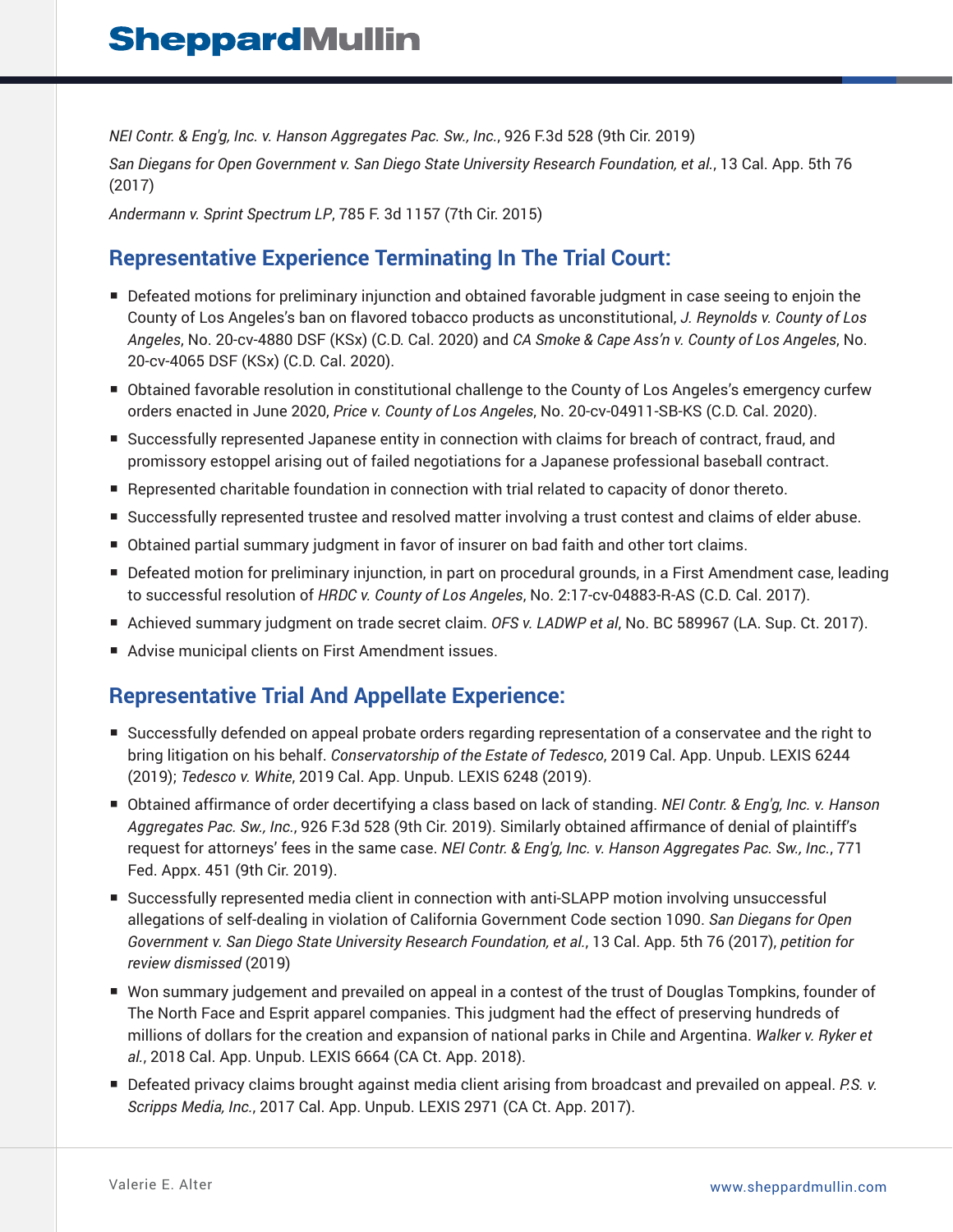# **SheppardMullin**

- Compelled arbitration in putative class action and later prevailed on appeal. Andermann v. Sprint Spectrum LP, 785 F. 3d 1157 (7th Cir. 2015).
- Secured summary judgment on trademark and unfair competition claims and prevailed on appeal. Webceleb, *Inc. v. Proctor & Gamble, Co. et al*., 554 Fed. Appx. 606 (9th Cir. 2014).
- Obtained affirmance of order denying motion for preliminary injunction that sought to enjoin broadcast of television show. *Arenas v. Shed Media US, Inc.*, 462 Fed. Appx. 709 (9th Cir. 2011).
- Achieved total victory for entertainment client where lower court had granted in part and denied in part anti-SLAPP motion. *Cammarata v. Bright Imperial*, 2011 Cal. App. Unpub. LEXIS 665 (Cal. Ct. App. 2011). Obtained affirmance of award of attorneys' fees. *Cammarata v. Bright Imperial*, 2011 Cal. App. Unpub. LEXIS 3221 (Cal. Ct. App. 2011)
- Filed petition for review resulting in rejection of arbitrary and capricious action by federal government agency.
- Successfully represented trustee on appeal of a trial court's denial of an anti-SLAPP motion in connection with a breach of trust case.
- Represented petitioners in trial court and on appeal in connection with contested orders in conservatorship case.
- Obtained writ relief in connection with erroneous denial of motion for summary judgment in qui tam case.

### Articles

- Ninth Circuit Fumbles the Ball In Videogame Likeness Cases *BNA Insights*, 09.10.2013
- Can Intentional or Knowingly Reckless Misuse of Copyrighted Material Be Considered "Fair Use?" *Communications Lawyer, Volume 26, Number 3*, 07.2009
- Fair Use And The Right Of Publicity: A Search For A More Balanced Approach *Media Law Resource Center*, 12.2008
- It's Not Just Make-Believe Anymore *Media, Privacy and Defamation Law Committee Newsletter*, Fall 2008

#### **Corporate & Securities Law Blog Posts**

■ "California Court of Appeal Holds that SEC Filings May Be Protected Activities Under Anti-SLAPP Statute," January 14, 2022

# **Practices**

Litigation Appellate Private Wealth and Fiduciary Litigation Appellate Class Action Defense